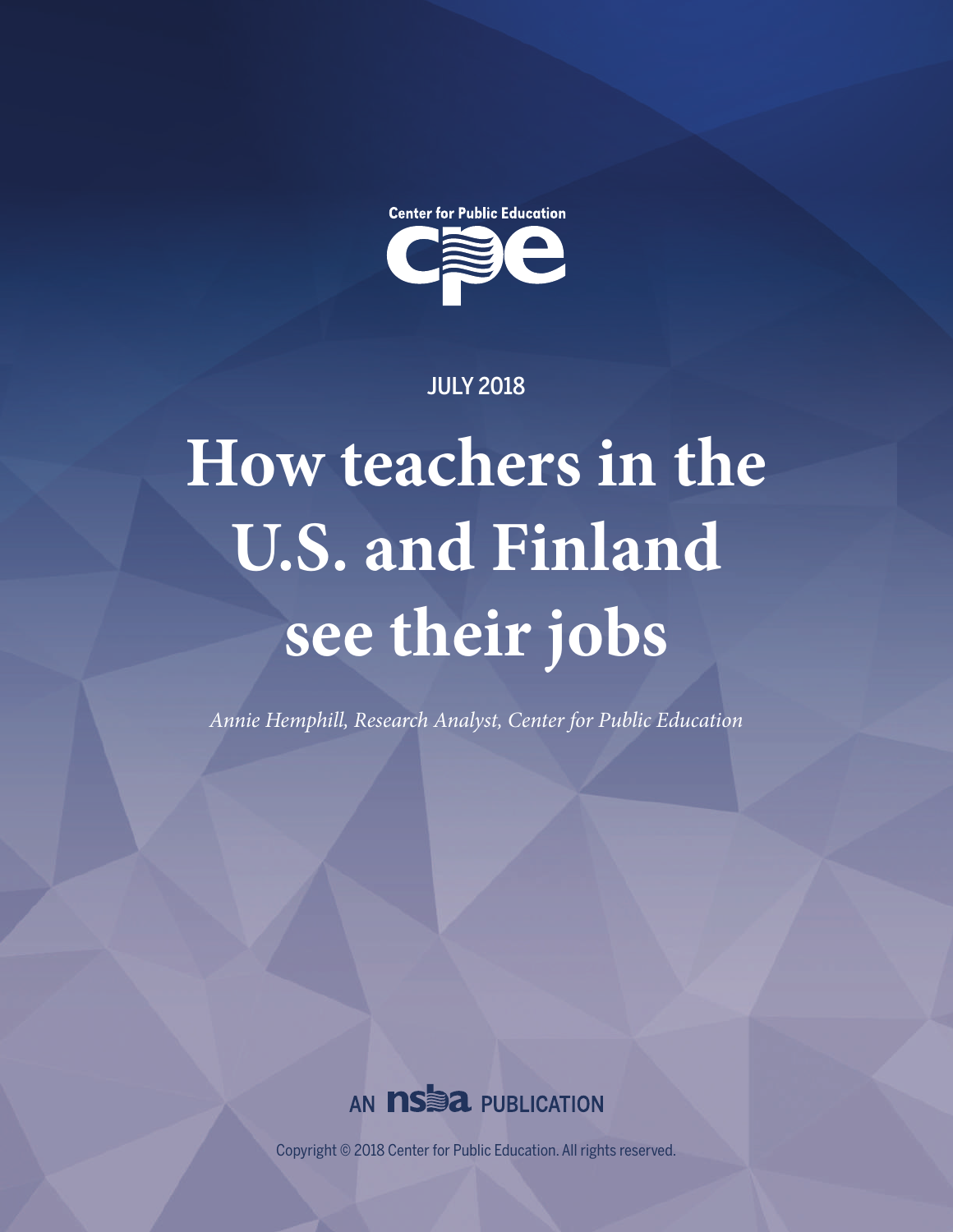

# **How teachers in the U.S. and Finland see their jobs**

In an international benchmark survey of high school students, the U.S. consistently scores in the middle of the pack compared to many western European and eastern Asian countries. Finland has been among the top performers dating back to 2000. The country's performance led many in the U.S. to ask, what is Finland doing that is leading to high student achievement? Are there lessons the U.S. can apply here at home?

In this brief, we examine teacher survey data from the Teaching and Learning International Survey (TALIS) and compare the responses from Finland and the U.S. to discover what, if any, relationship there might be to Finland's high performance.

#### WHY FINLAND?

The Organization of Economic Cooperation and Development (OECD) administers the Program for International Student Assessment (PISA), a survey that has been conducted every three years starting in 2000. PISA tests 15-year-old students' knowledge and skills in reading, math and, science. The number of countries that participate in PISA has grown every testing cycle. The most recent administration was in 2015 at which time 72 countries and economies took the two-hour test.

Finland is one of the countries that consistently scores at the top in these international assessments, performing significantly above the OECD average in reading, writing and math. Conversely, the U.S scores at, or in the case of math, below the OECD average (see Chart 1). Given this mediocre performance, looking to other countries could provide some worthwhile insight that could be incorporated into American education policies and practices.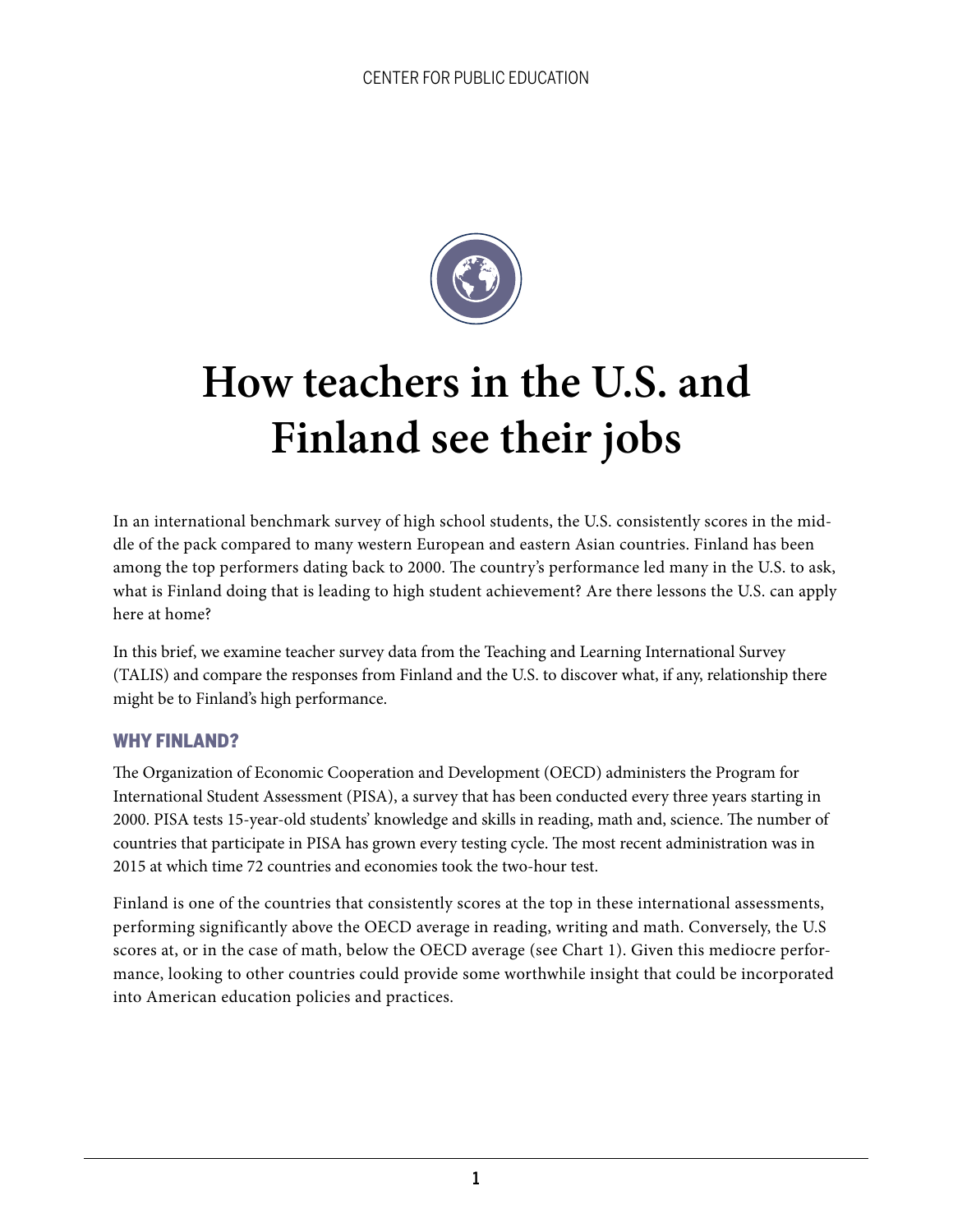

#### Chart 1. PISA Results, 2015

Pasi Sahlberg is an internationally known Finnish educator and scholar. In his 2013 book, "Finnish Lessons 2.0: What Can the World Learn from Educational Change in Finland?", he clearly credits Finnish teachers for the country's high marks. Research in the U.S. has also documented the value of teachers to student achievement. (Darling-Hammond, 2000; Sanders & Rivers, 1996; Gershenson, 2016; Ladd & Sorensen, 2017) According to the Alliance for Excellent Education, one of the four drivers for school improvement is having high quality educators in classrooms (Alliance for Education & John Hopkins University, 2017). If Finnish teachers play such a paramount role in their country's academic performance, what, if anything, can the United States learn from them?

In this report, we aim to explore differences and similarities between lower secondary school teachers in the U.S. and Finland that could explain, at least partially, the difference in PISA achievement levels between these nations. The

# ABOUT THE DATA

This report examines survey data from the Organization of Economic Cooperation and Development to identify differences between teachers in the United States and Finland on a variety of themes. The Teaching and Learning International Survey (TALIS) is answered by teachers and schools. According to OECD, "[TALIS] covers important themes such as initial teacher education and professional development; what sort of appraisal and feedback teachers get; the school climate; school leadership; and teachers' instructional beliefs and pedagogical practices" (OECD What is TALIS?). There have been two rounds of TALIS, the first in 2008 and the second in 2013, in which teachers and schools in 33 countries, including Finland and the United States, participated.

report focuses on lower secondary teachers because that is the targeted age group that TALIS surveys. The OECD definition of lower secondary education is a more subject-focused teaching that continues the basic classes and subjects of the primary level (OECD glossary). According to the U.S. Department of Education, lower secondary education is known as middle school in the United States. Using data from OECD's Teaching and Learning International Survey (TALIS), we examine key areas in preparation, teacher work hours, student demographics, teacher autonomy and evaluation for both countries and compare the results to the OECD average.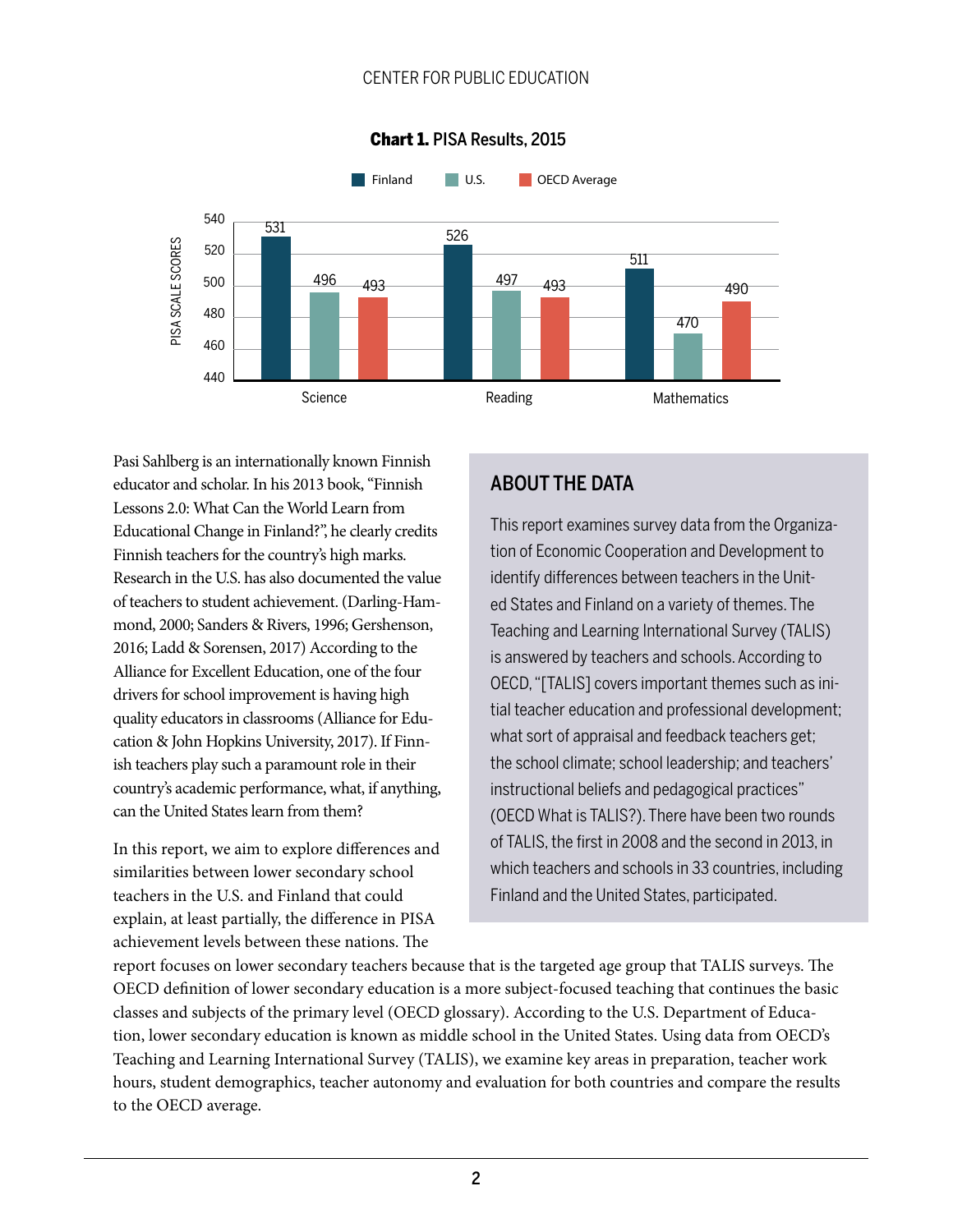Our analysis indicates that while Finnish lower secondary teachers excel in certain areas, the U.S. outdoes Finland in others. We also found some similarities, particularly in the amount of training teachers receive. In general, we find that:

- About the same proportion of lower secondary teachers in the U.S. and Finland report having had formal teacher training, and both are above the OECD average. The one difference is that U.S. lower secondary teachers are slightly more likely to had formal practice in their subject area.
- Teachers in the U.S. teach significantly more hours per week than teachers in Finland: 26.8 hours per week in the U.S. compared to 19.3 hours in Finland. The OECD average is 20.6 hours per week.
- Student demographics and needs in Finland and the U.S. are very different. American teachers report teaching more students that come from economically disadvantaged homes, and are not native speakers of the national language.
- Teachers in Finland utilize student survey data to inform instruction and evaluate other teachers, more than their U.S counterparts; in contrast, U.S. teacher evaluations are more likely to emphasize assessment data.
- Perhaps most significantly, teachers in Finland report having more decision-making power on school level policies and procedures than teachers in the U.S, and are far more likely to report feeling valued by society.

In the following pages, we discuss these and other findings in more detail. Of course, the cultural context in Finland and the U.S. is different in multiple aspects which may limit our ability to engage in some international policy borrowing. In addition, the data represents teacher perceptions; to truly understand the differences with confidence more research is required. Nonetheless, we think the teachers' observations raise some possible lessons that policymakers, educators, and school district leaders in the U.S. can consider when examining teacher policies and practices in their communities.

#### MOST TEACHERS HAVE FORMAL TRAINING, REGARDLESS OF COUNTRY

There was little difference in the proportion of American and Finnish teachers who had formal teacher training, although in both countries teachers exceeded the OECD average.

Lower secondary teachers in the U.S. reported completing a teacher preparation or training program at just slightly higher rates than their Finnish peers. Likewise, teachers in both countries report receiving formal training in the content and pedagogy for the subjects they will teach at about the same rates, while U.S. teachers are, again, slightly more likely to have had formal practice in their subject (see Chart 2).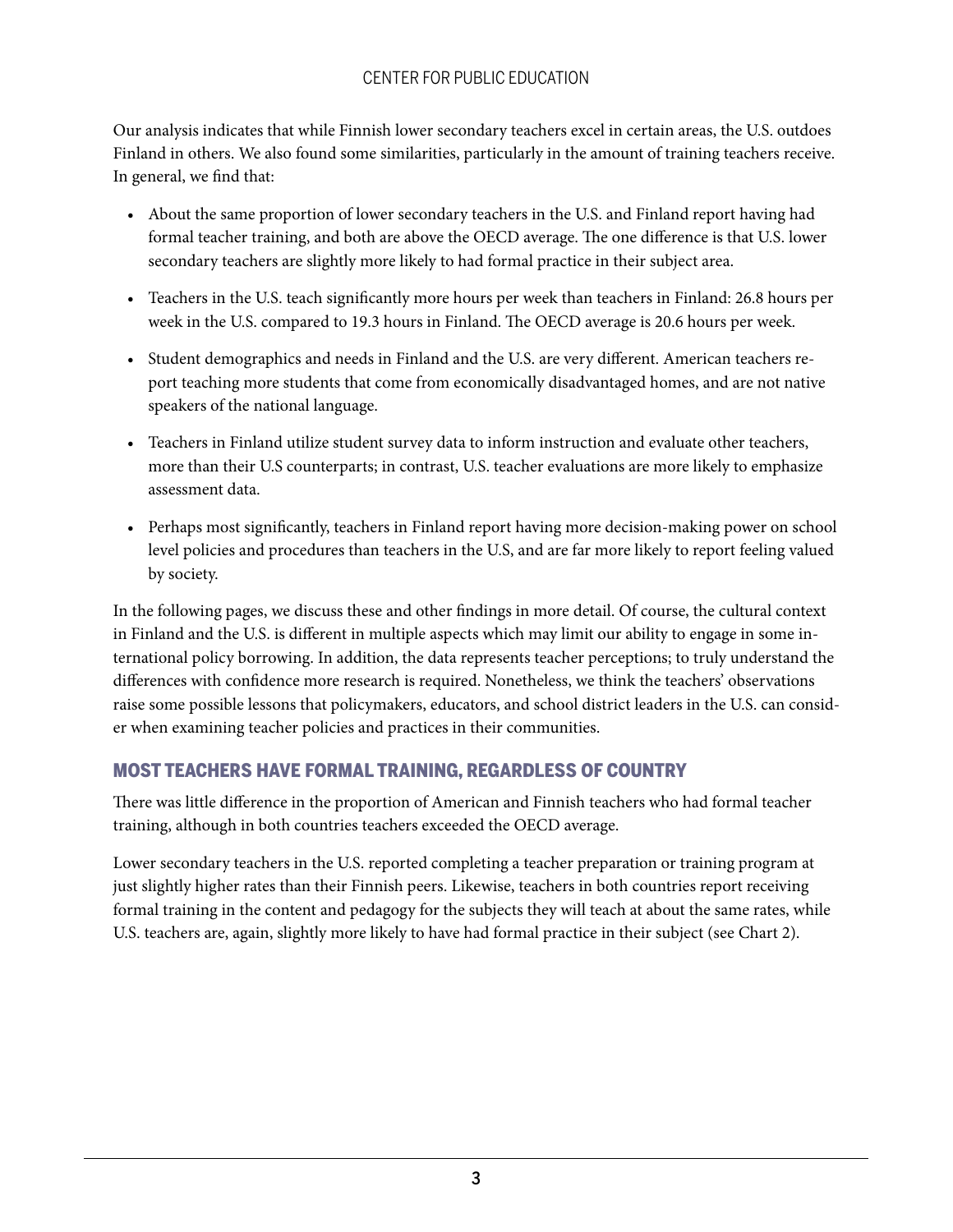

#### Chart 2. Completion and content of teacher education or training program

Percentage of lower secondary education teachers who completed a teacher education or training program and for whom the above elements were included in their formal education and training.

Many analysts attribute the success of teachers in Finland to their preparation and training process. (Salhberg, 2012; Darling-Hammond et al., 2017). Researchers believe that when Finland moved the training to universities from separate teacher training colleges in the 1970s, and incorporated practice and research into the curriculum, they found the secret ingredient for high student achievement (Sahlberg, 2012). These researchers consider teacher education to be one of the major points of difference between Finland and other countries that propels it to the top tier in student performance.

The simple act of having formal training doesn't appear to tell us much. More important may be the quality of the training. Finnish teachers, for example, are required to have a graduate-level degree (Sahlberg, 2012). Education graduate degrees for teachers in Finland have more of an em-

# ALTERNATIVE CERTIFICATION IN THE U.S.

 American researchers have defined alternatively certified teachers as "individuals who had not completed all requirements for initial licensure prior to entering into the teaching profession." These teachers tend to be significantly less effective than traditional teachers in teaching middle school math, and high school math and science based on student observation data. However, with time, alternatively certified teachers have been found to catch up to their traditionally certified peers (Henry et al., 2014).

Teach For America certified teachers are their own certification classification in most research. Although TFA teachers are often criticized for leaving the classroom after their two-year commitment, several studies found them to be more effective than traditionally certified teachers in teaching elementary school math and reading, middle school math and high school math, science, and English (Henry et al., 2014).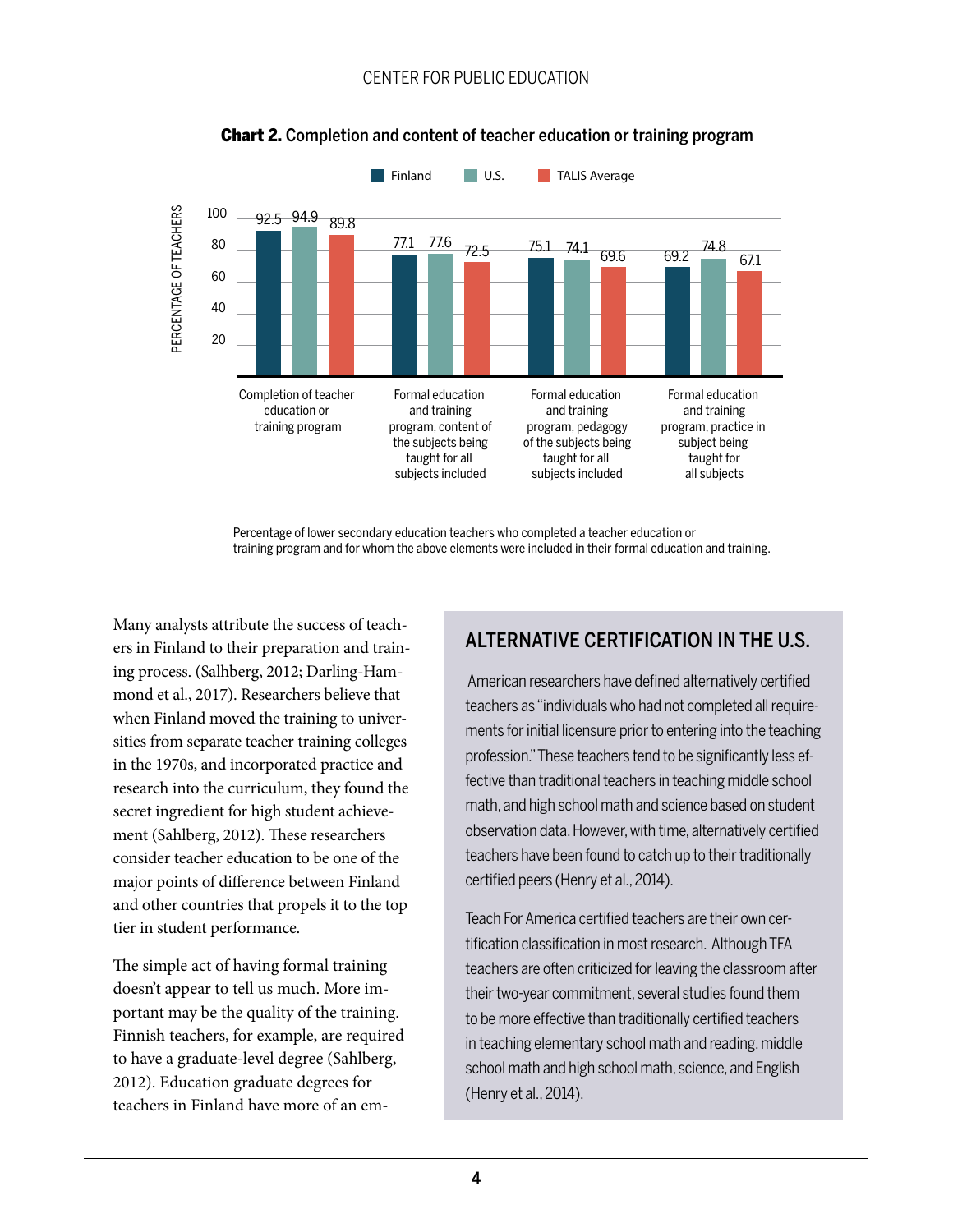phasis on research than the education master's degrees in the United States. When comparing the required courses at the Curry Education School at the University of Virginia to two universities in Finland (University of Jyväskylä and University of Oulu), both Finnish institutions required teacher candidates to take research methods courses and perform their own research for a master's thesis. The University of Virginia did not require any courses in research or the production of an original piece of research. Their program was primarily filled with teacher practicum experiences and a field project paper where teacher candidates reflect on their teaching practices.

There is research showing the value of practical experience (California State University 2002a, 2002b; Henke, Chen and Geis, 2000; NCTAF, 2004) which has informed the degree requirements at many universities in the United States, but there is little known about the impact of research requirements on teacher quality and student achievement. This is one area that could be explored further to better understand the impact of the different teacher education programs between the two countries.

Another consideration is that formal training in the U.S. could include minimum requirements of some alternative teacher preparation programs. Research has found that different types of alternative teacher preparation programs have different effects on student achievement (Henry et al., 2014), but this means that it is more difficult to ensure that all teachers are trained in high quality preparation programs.

While TALIS doesn't shed more light on the role of training, the responses to other questions provide other clues that could be factors in Finland's high performance.

#### FINNISH VS. US TEACHERS: THE DIFFERENCES AND THE TAKEAWAYS

Perhaps the most striking data addresses teachers' perceptions of how they are viewed by society, their working conditions, and the amount of autonomy they have to practice their craft.

#### SOCIETY'S VIEW OF TEACHERS

This is one area where Finnish and American teachers differ significantly. Only 33.7% of lower secondary teachers in the U.S. agreed or strongly agreed with the statement, "I think the teaching profession is valued in society," compared to 58.6% of Finnish teachers. The U.S. is just slightly higher than the OECD average on this metric but ranks far behind teachers in Finland who had the highest percentage out of all 33 countries.



#### **Chart 3.** Society's view of teachers

Percentage of lower secondary education teachers who 'agree' or 'strongly agree' with the statement..."I think the teaching profession is valued in society."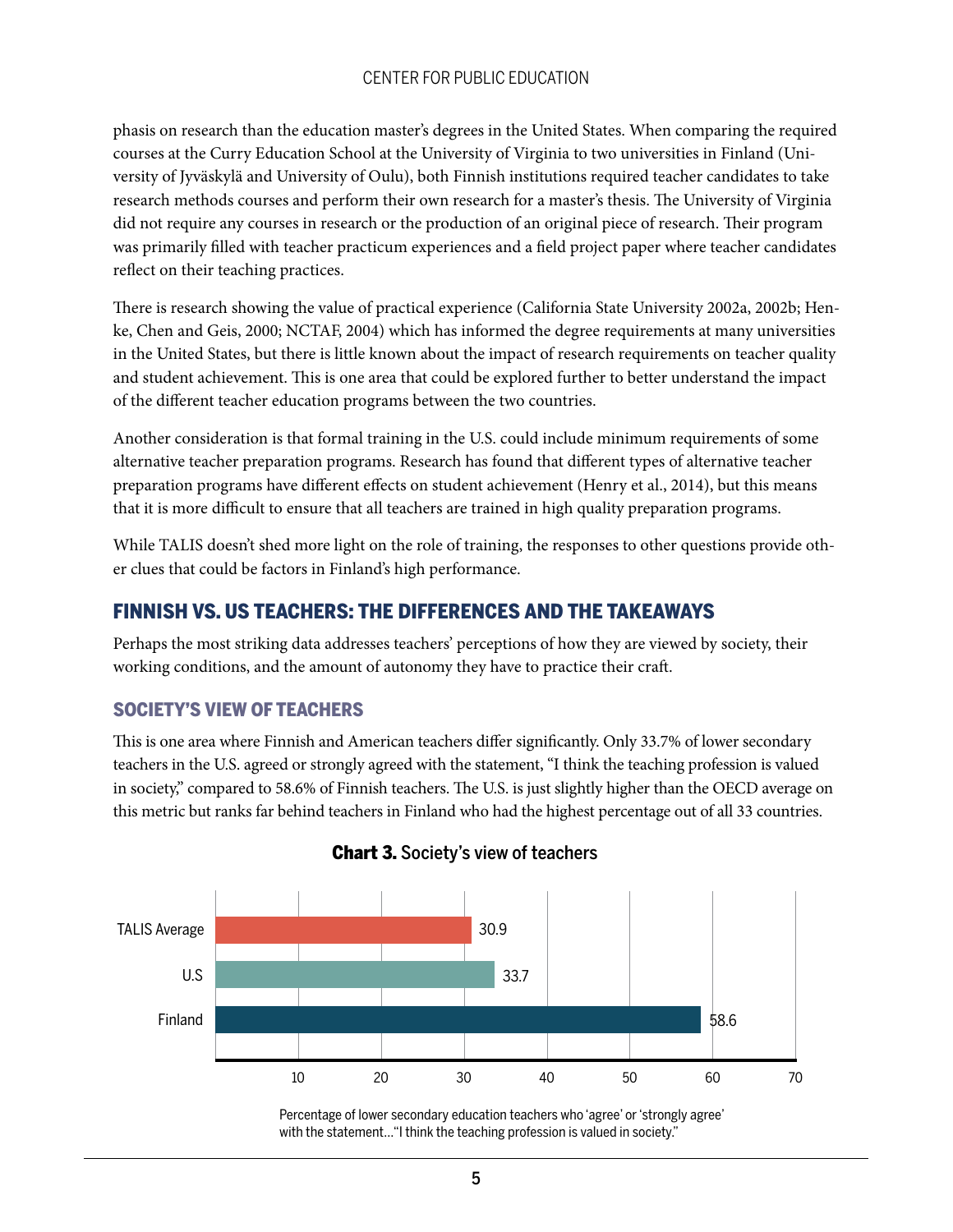The fact that teachers feel more valued in Finland could impact the number of candidates who aspire to be teachers. It could also play a role in teacher pay. Finnish teachers at all levels are paid closer to what a similarly educated professional makes compared to teachers in the U.S. Both countries pay more for teaching older students, but the difference between pay for each grade level increases more in Finland, so that the gap is widest for upper secondary teachers (see Chart 4).





Teachers' perception of their standing in society can further have an effect on the quality of people who want to become teachers. As Salhberg (2012) writes "many young Finns select teaching as their primary career because work in schools is perceived as an autonomous, independent, highly regarded profession comparable to working as a medical doctor, lawyer or architect, for example." He goes on to say that this helps fill Finland's teaching workforce with high quality teachers, which, in turn, could have an impact on student achievement. Multiple studies have found that teachers have a significant influence over student performance (e.g, Darling-Hammond, 2000; RAND Corporation, 2012). One study took this a step further and analyzed the long-term impact high quality teachers have on students and found that "students who had a high value-added teacher were more likely to attend college, attend higher-rank colleges, earn higher salaries, live in higher socioeconomic neighborhoods, and save more for retirement." (Chetty, Friedman & Rockoff, 2011) High-quality teachers are simply better for students, and could be a key factor when explaining the difference in achievement between Finnish and American students on PISA.

Source: Teacher Pay Around the World, The Brookings Institute 2016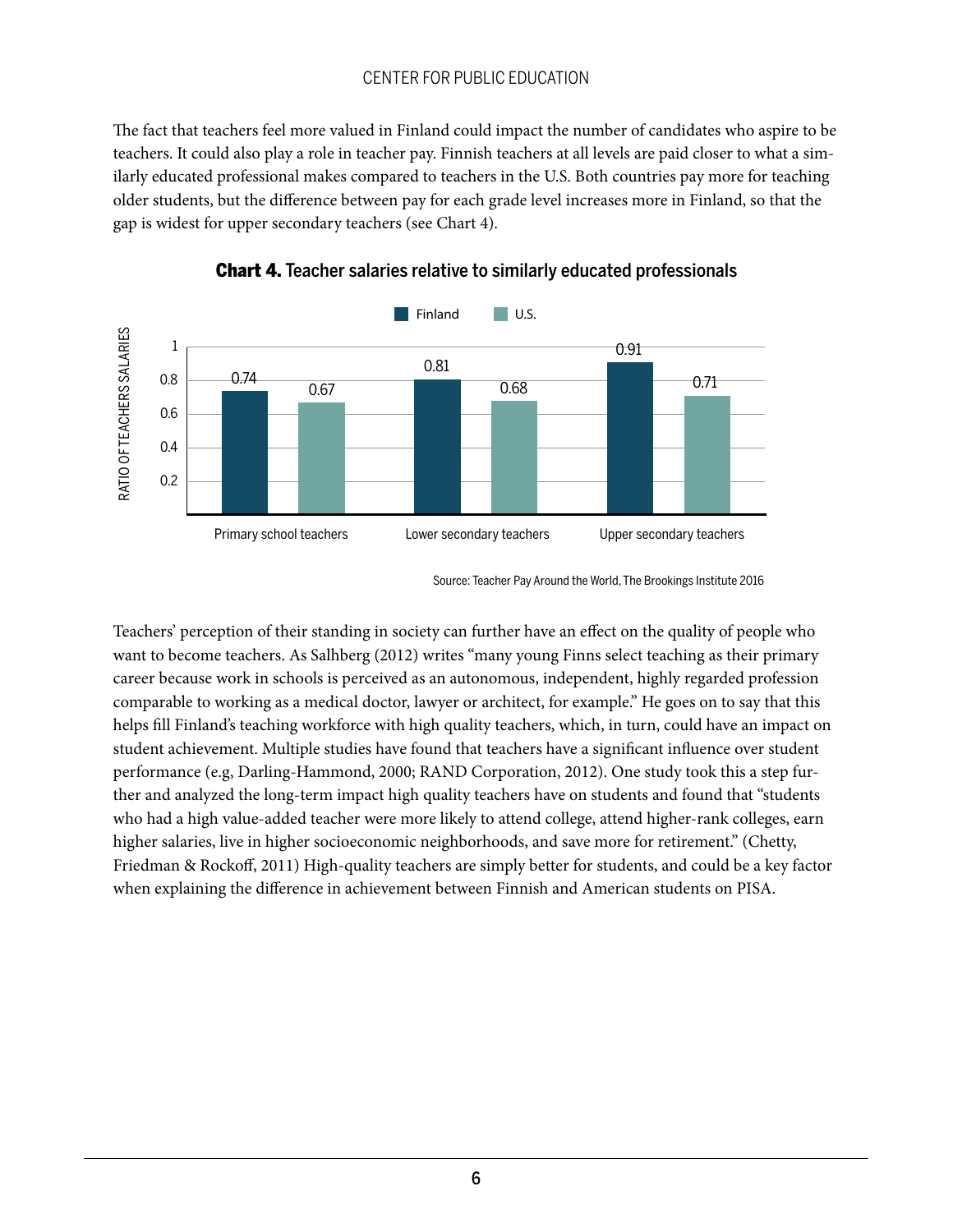#### DEMANDS ON TEACHERS' TIME



# Chart 5. How teachers spend their time

**Note:** Average number of hours lower secondary education teachers report having spent on the above activities during the most recent complete calendar week

According to the TALIS data, American teachers spend significantly more hours per week working compared to Finnish teachers as well as the OECD average (see Chart 5). When the hours are broken down by typical teacher duties— such as parent communication, paperwork, student counseling, etc.—American teachers' hours equal or are above the average hours reported for every single indicator. The typical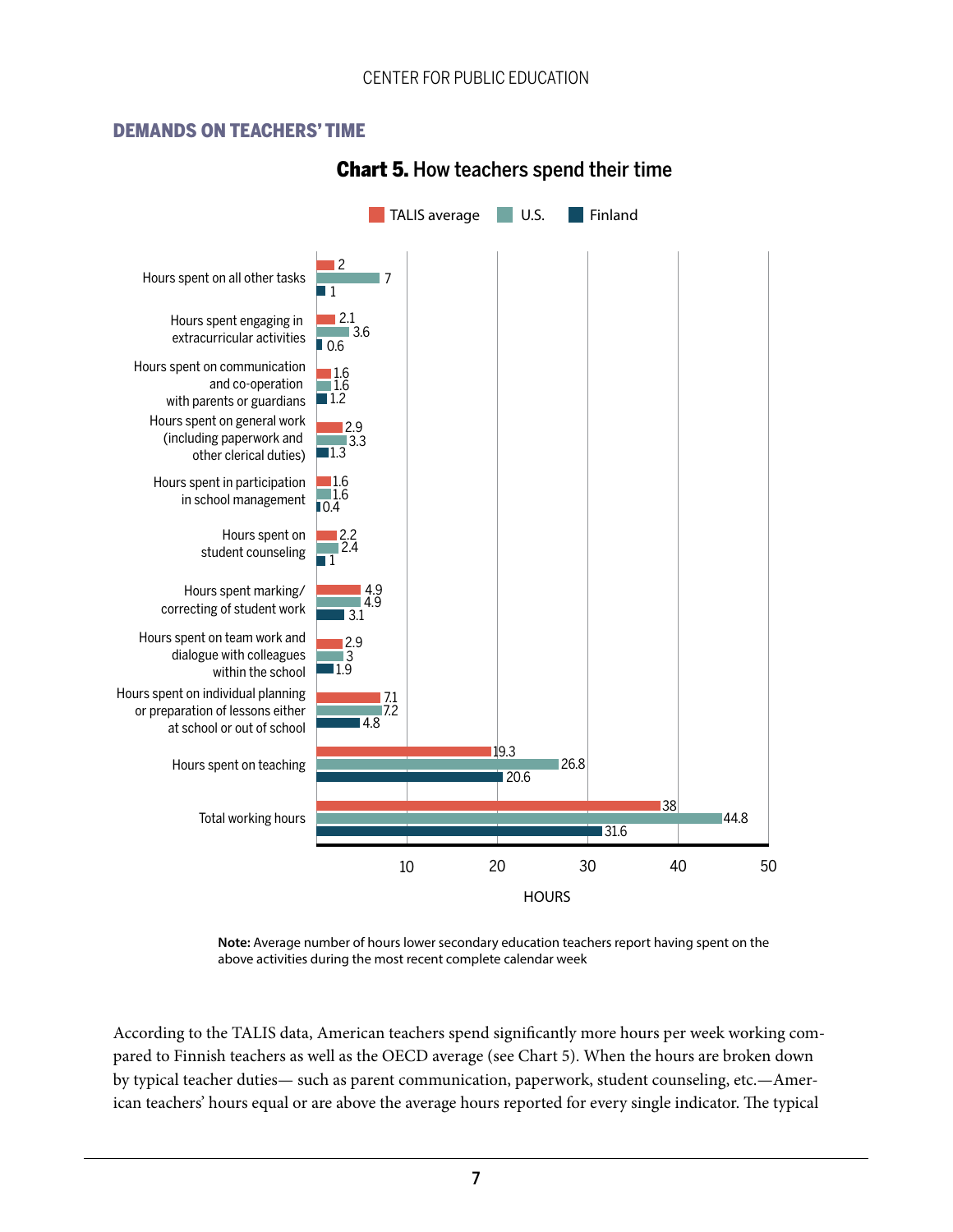American lower secondary teacher, for example, spends 7.2 hours per week planning, which is close to the OECD average of 7.1 hours but far more than the 4.8 hours spent by teachers in Finland.

Other teacher responsibilities identified by TALIS include hours spent grading student work, working with other colleagues, counseling students, participating in school management activities, completing administrative duties, communicating with parents, engaging in extracurricular activities and "other" tasks. Finnish teachers report lower than average hours on all duties, except for hours spent actually teaching. However, they still report fewer hours than their U.S. colleagues do.

The total work hours per week for lower secondary teachers in Finland is 31.6 hours which is 13.2 hours per week less than teachers in the U.S. That is a significant difference that could have a large impact on the professional and personal life of a teacher.

TALIS is not the first data source to report that American teachers are typically working more than a 40 hour work week. The Gates Foundation's Primary Sources 2012 report found that teachers in the U.S. work an average of 10 hours and 40 minutes per day or 53.33 hours per week. The hours were broken up as 7 hours and 20 minutes of required time at school per day; 1 hour and 35 minutes working at home; and 1 hour and 42 minutes spent working before and after school. Like the TALIS survey, this data was self-reported by teachers (Primary Source Report, 2012).

This data raises the question of how teachers in Finland can work fewer hours than their peers in the U.S. and attain higher student achievement? How are Finnish teachers using their time?

Interestingly, our analysis found that while teachers in Finland have a shorter work week, they devote the highest proportion of their time to actual teaching, which is not the case in the U.S.

 American teachers report spending 55%, or slightly more than half of their time teaching and planning compared to the 72% that Finnish teachers do. Teachers from both countries spend the rest of their work hours on a variety of professional duties, such as grading, counseling students and collaboration, as well as some non-teaching activities, such as administrative work. But these non-teaching tasks consume much more of American teachers' time.

An example is time spent on extracurricular activities. Lower secondary teachers in the U.S. devote 7%, or four hours, of their week to extracurricular activities compared to Finland's one hour or 3%. American teachers are often encouraged to coach an after-school sport or sponsor a club to help build relationships with students. While research does show a positive correlation between student achievement and participation in an extracurricular activity, it may come at a cost for teachers. Whitely and Richards (2013) conducted a qualitative study and found over 70% of the teachers in the sample did not have enough time to adequately prepare for the extracurricular activities. If teachers feel pressured for time, one effect is "burnout syndrome," defined "as having three dimensions: physical, mental and emotional exhaustion." (Saiiari, Moslehi, & Valizadeh, 2011; Maslach &Pines, 1984 cited in Saiiari et al., 2011). Both students and teachers can benefit from taking time to get involved in extracurricular activities, but the more crammed teachers' schedules become, the greater the risk of burnout.

Clearly, teachers in the U.S. are putting in more hours than they do in Finland, but they also assume more roles than "classroom teacher." American teachers are also responsible for counseling, coaching, and some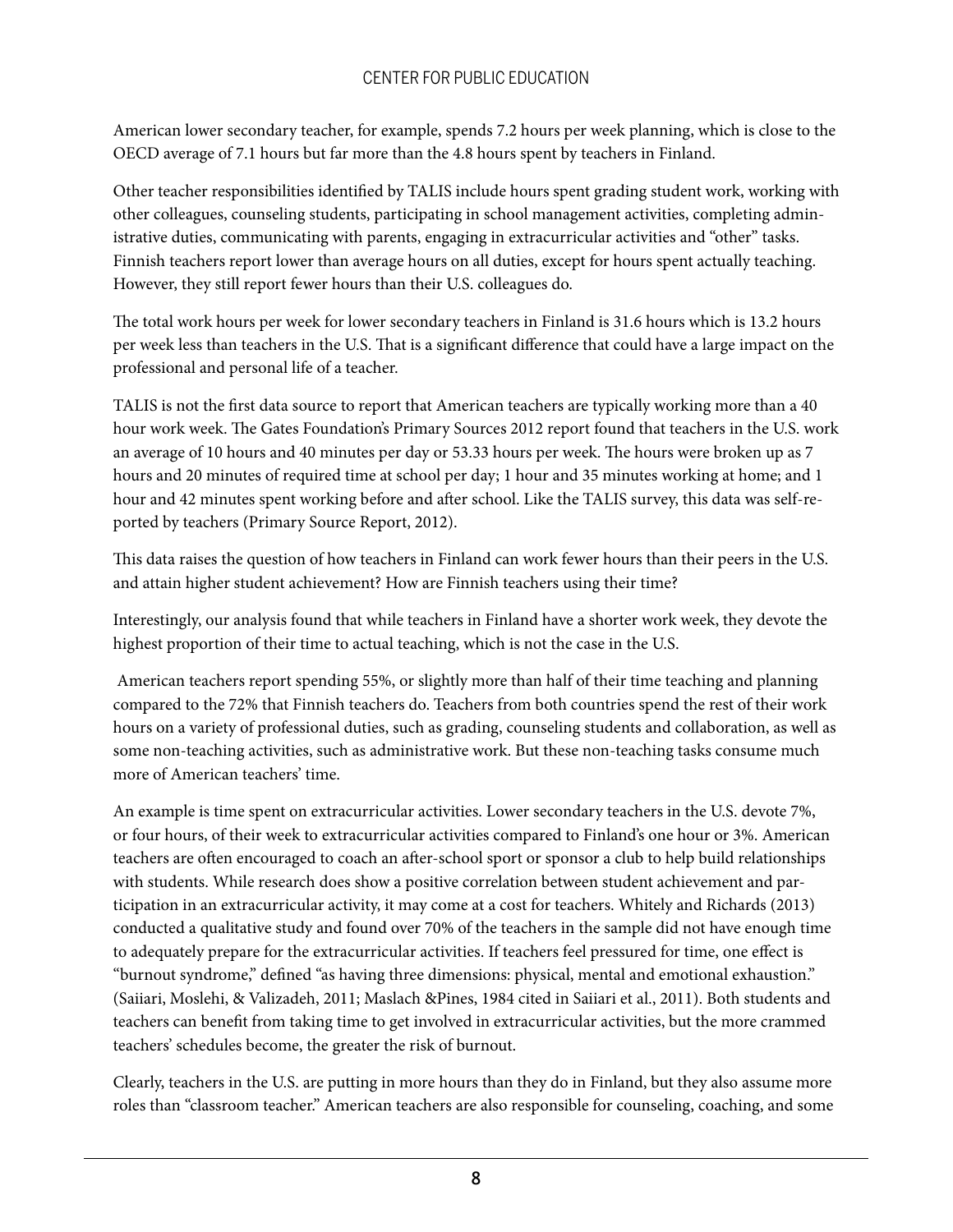school management and administrative duties, more so than their Finnish peers. According to the survey, 11% of American teachers' time spent was classified as "other" compared to 3% in Finland. This ambiguous category – and the time it consumes – suggests that American teachers are being asked to perform many different types of tasks that may not be part of a typical job description for teaching.

#### STUDENT DEMOGRAPHICS



#### Chart 6. Student Demographics

School composition by native language speakers and students from disadvantaged homes

 Student demographics are very different in the U.S. compared to Finland and the OECD average. According to TALIS, American teachers teach significantly more students who come from socio-economically disadvantaged homes, and many more non-native language speakers than Finland. Decades of research have well established that such characteristics can relate to student outcomes, which poses more challenges for American teachers (Selcuk & Sirin, 2005; Aikens & Barbarin, 2008).

The most drastic difference was the percentage of teachers who teach low-income students. The TALIS data show that 64.5% of American teachers report working in schools where more than 30% of students come from socio-economically disadvantaged homes compared to 3.1% in Finland. Not surprisingly,

# FAMILY INCOME AND ACHIEVEMENT

When researchers specifically look at household wealth, they typically find a strong association with several aspects of student achievement (Selcuk & Sirin, 2005). For example, there is a strong correlation between family income and reading attainment (Aikens & Barbarin, 2008) and math scores at multiple age levels (Chen, Lee & Stevenson, 1996). Studies have also documented an effect on even more basic academic concepts like phonological awareness (Whitehurst, 1997) and a student's ability to regulate his/her emotions (Evans & Rosenbaum, 2008).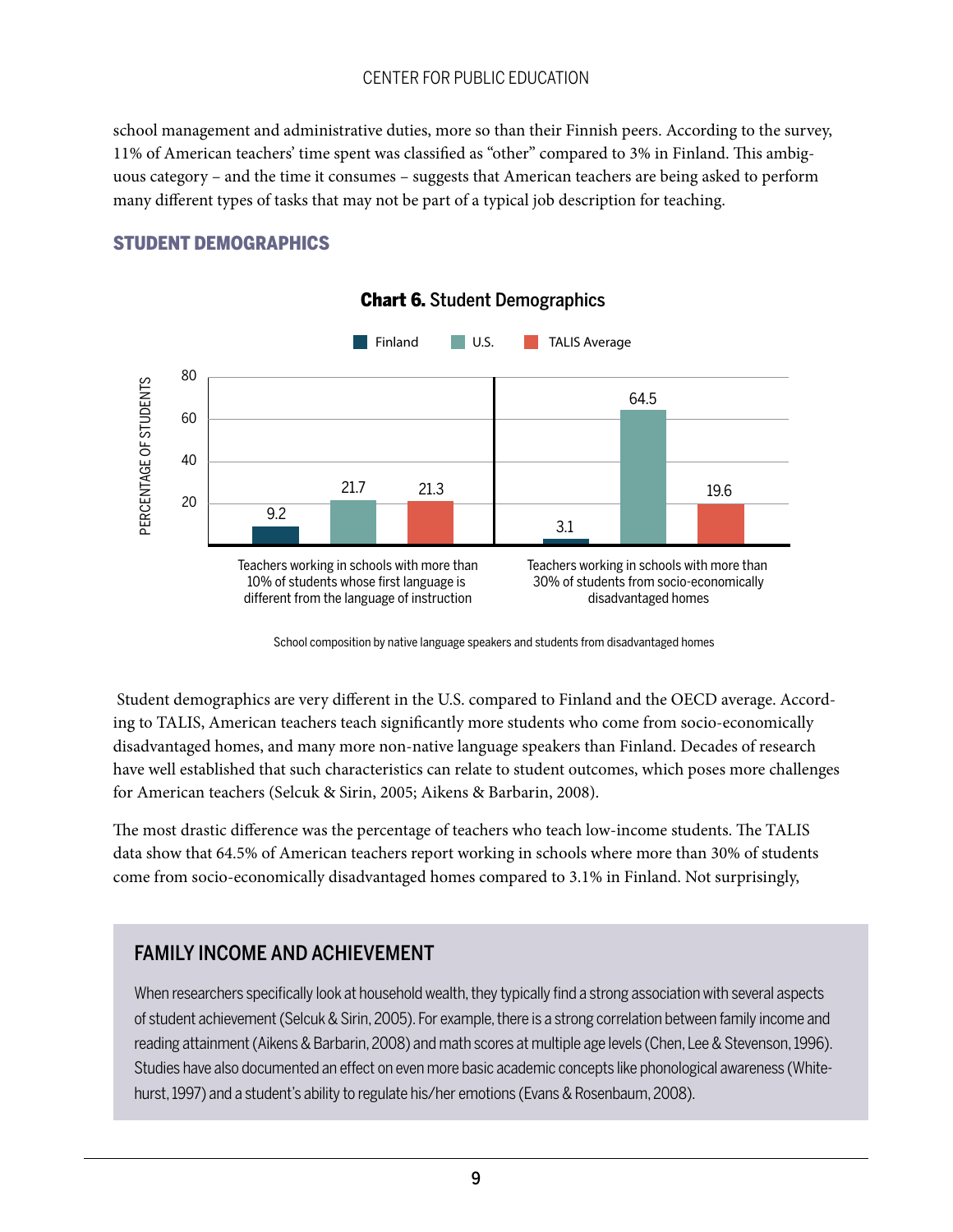similar disparities are found in child poverty rates between the countries. In 2015, 3.7% of 0-17 year-old children in Finland lived in households with income less than 50% of the median national annual posttax income. That same year, 19.1% of 0-17 year-old children in the U.S., lived in poverty, using the same poverty metric (OECD Family Database, 2017).

American teachers are combating many obstacles that are associated with children from lower socioeconomic situations that Finnish teachers are not. These can have a dramatic effect on student performance, and can be difficult for teachers to overcome without sufficient support.

Teaching students whose first language is different from the language of instruction is another factor that strongly influences student achievement.

#### Gaps persist between US English language learners and their peers



Chart 7. 4th Grade Reading, 1998-2017

#### Chart 8. 8th Grade Math, 1996-2017



SOURCE: NCES, NAEP 2017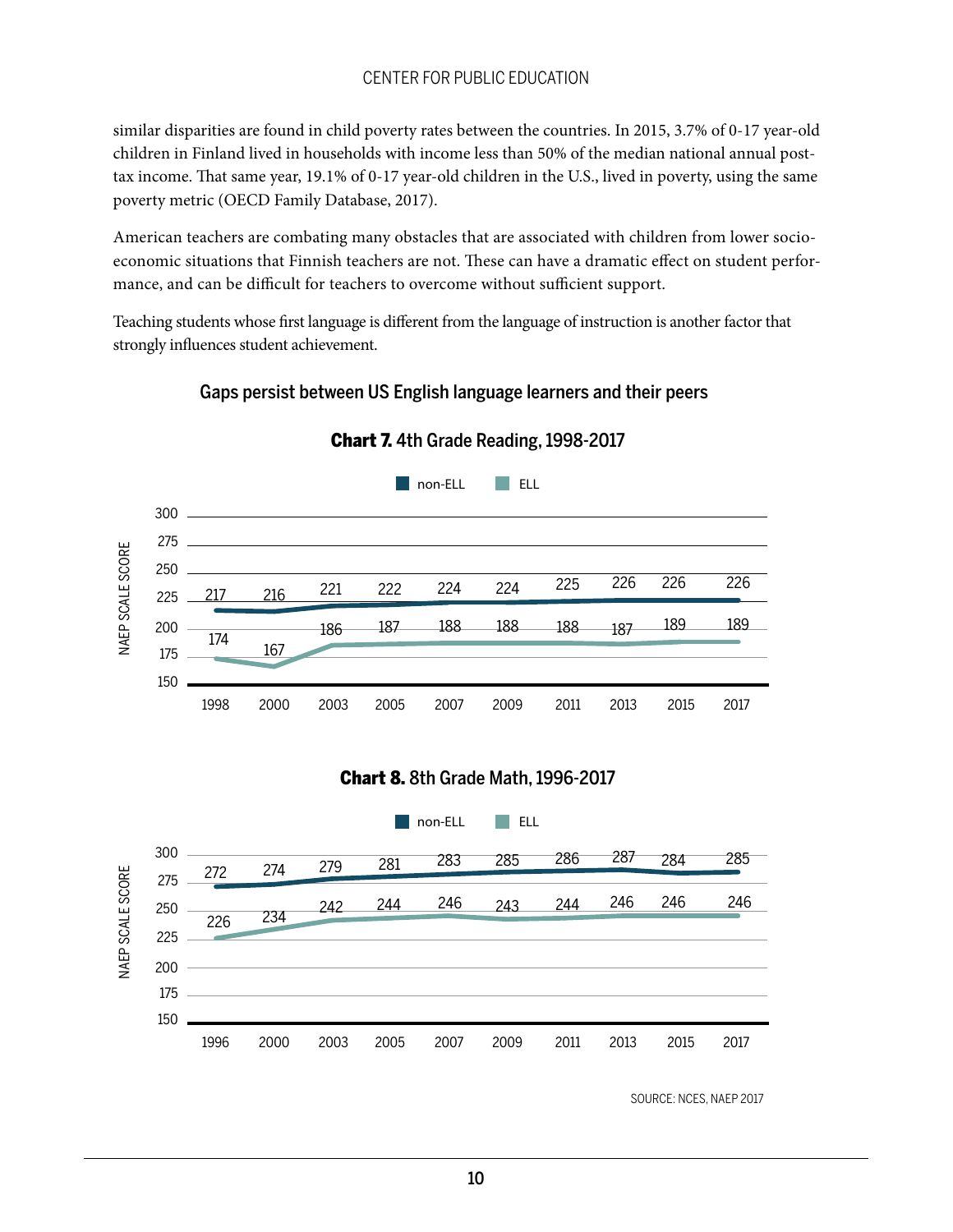In Finland, 9.2% of teachers report working in a school with more than 10% of students whose first language is different from the language of instruction. That compares to 21.7% of teachers in the U.S. This difference was also seen in other data from the OECD. In 2009, about 2% of students in Finland had immigrant backgrounds and did not speak the language of assessment at home (OECD Family Database, 2007). In comparison, the U.S. had about 19% of students fit this description that same year. (OECD Family Database, 2017)

Data from the U.S. shows a persistent achievement gap between students whose first language is English compared to their peers classified as English language learners (ELL). According to the National Assessment for Educational Progress (NAEP), ELL students performed worse on reading and math at both fourth- and eighth-grade (see charts 8 and 9). One bright light: students who successfully graduated from ELL status perform close to their native English-speaking classmates. Even so, if American teachers are teaching students in a second language at twice the rate of Finnish teachers, overall achievement is likely to be affected.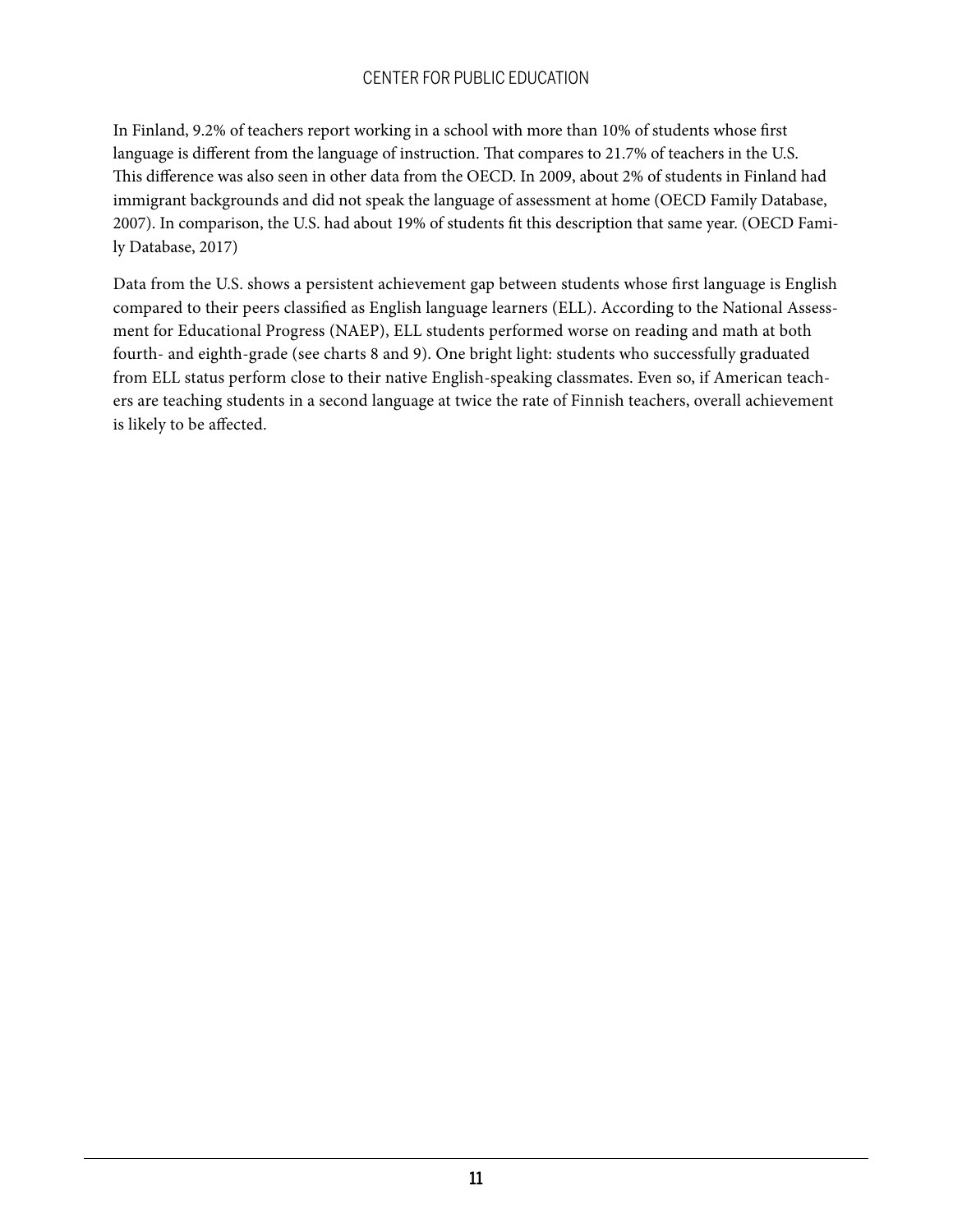### METHODS OF FORMALLY APPRAISING TEACHERS AND USING STUDENT SURVEYS



#### **Chart 9. Emphasis on Teacher Appraisal and Feedback** (reported by teachers)

PERCENTAGE

Percentage of lower secondary education teachers that marked the above areas as of 'moderate' or 'high' importance when receiving feedback.

Finland and the U.S. deviate the most on what matters in teacher evaluation.

OECD asked teachers about the degree to which various practices are emphasized when receiving feedback. Finnish teachers report a significantly higher emphasis on teacher collaboration, parent feedback, and student feedback than their American counterparts, although Finnish teachers are close to the TALIS average on all three indicators.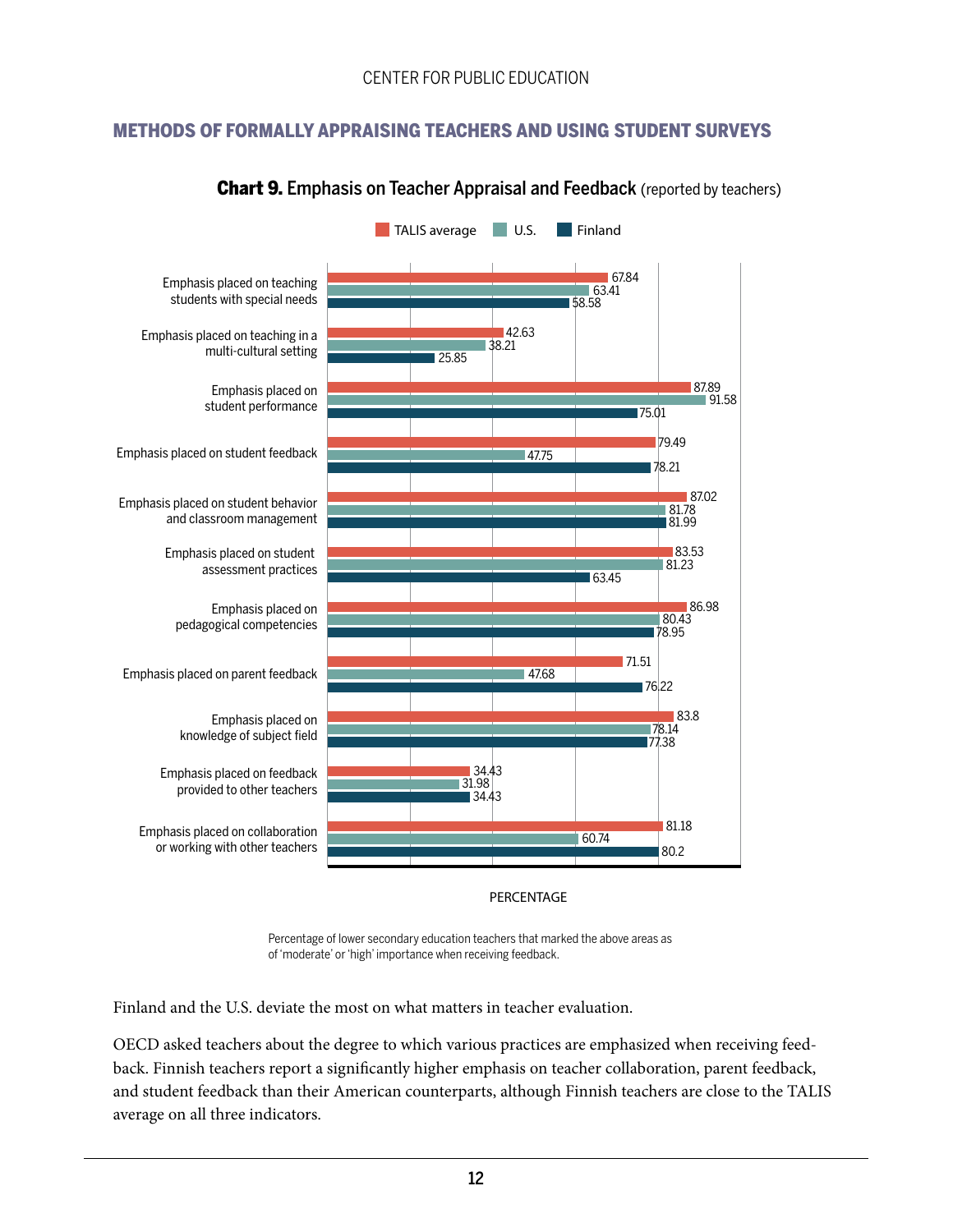In contrast, the U.S. reports more emphasis on student assessment practices and student performance compared to Finnish teachers. The U.S. percentages in these areas are also close to the TALIS average. Eight in ten (81.2%) of lower secondary teachers surveyed placed a moderate or high emphasis on student assessment practices compared to 63.5% of Finnish teachers. Regarding student performance, only 75% of Finnish teachers marked a moderate or high emphasis compared to 91.6% in the United States.

One reason teachers in Finland may put less emphasis on student performance and assessment is that there are no national student assessments in Finland, except for the matriculation test at the end of upper secondary school.

In another TALIS question, teachers had to mark different areas of performance feedback as moderate or high importance. 76% of Finnish teachers marked a moderate or high emphasis was placed on parent feedback, but only 48% of teachers in the U.S. felt this way. Again, the U.S. response was well below the TALIS average of 71%. This suggests that Finnish teachers rely more on a system of "continuous evaluation" which includes formative assessments and teacher self-evaluations. The format of the evaluations are decided at the school level in Finland so there is some variation in the format and application of self-evaluations between schools.

Another stark difference between the two countries is that Finland utilizes student surveys more than the U.S, with 78% of Finnish teachers reporting that student feedback is emphasized in their appraisal compared to 48% in the U.S. Student surveys could be an important classroom perspective that more U.S. schools could seek to improve their practice.

# STUDENT SURVEYS PROVIDE TEACHER FEEDBACK

One student survey that is utilized in the United States is the Tripod survey. Economist Ronald Ferguson of Harvard University created the Tripod survey over 10 years ago with three versions for grades K-2, 3-5 and 6-12. Based on a rubric known as the "7 Cs'", Tripod evaluates a teacher's pedagogical and content knowledge as well as their student relationships.

# THE 7 CS

What Teachers Do (What Students Experience)

- 1. Caring about students (Encouragement and emotional support)
- 2. Captivating students (Learning seems interesting and relevant)
- 3. Conferring with students (Students sense their ideas are respected)
- 4. Clarifying lessons (Success seems feasible)
- 5. Consolidating knowledge (Ideas get connected and integrated)
- 6. Challenging students (Press for effort, perserverance, and rigor) 7. Controlling behavior
- (Culture of cooperation and peer support)

 "Student Perception Survey's Presentations to STLE Grantees," 2013

Student surveys are still a relatively new field of research. Two of the biggest uncertainties around student surveys are reliability and validity. Some research claims that the Tripod survey has been sufficiently refined to reduce student bias, since researchers found less than 1% of the student surveys contained biased replies. (Student Perception Surveys, 2013). However, other research on the study has come to different conclusions and cautions policymakers against tying student surveys to teacher evaluations. Clearly, research on student surveys and feedback is an area that deserves more attention in the U.S.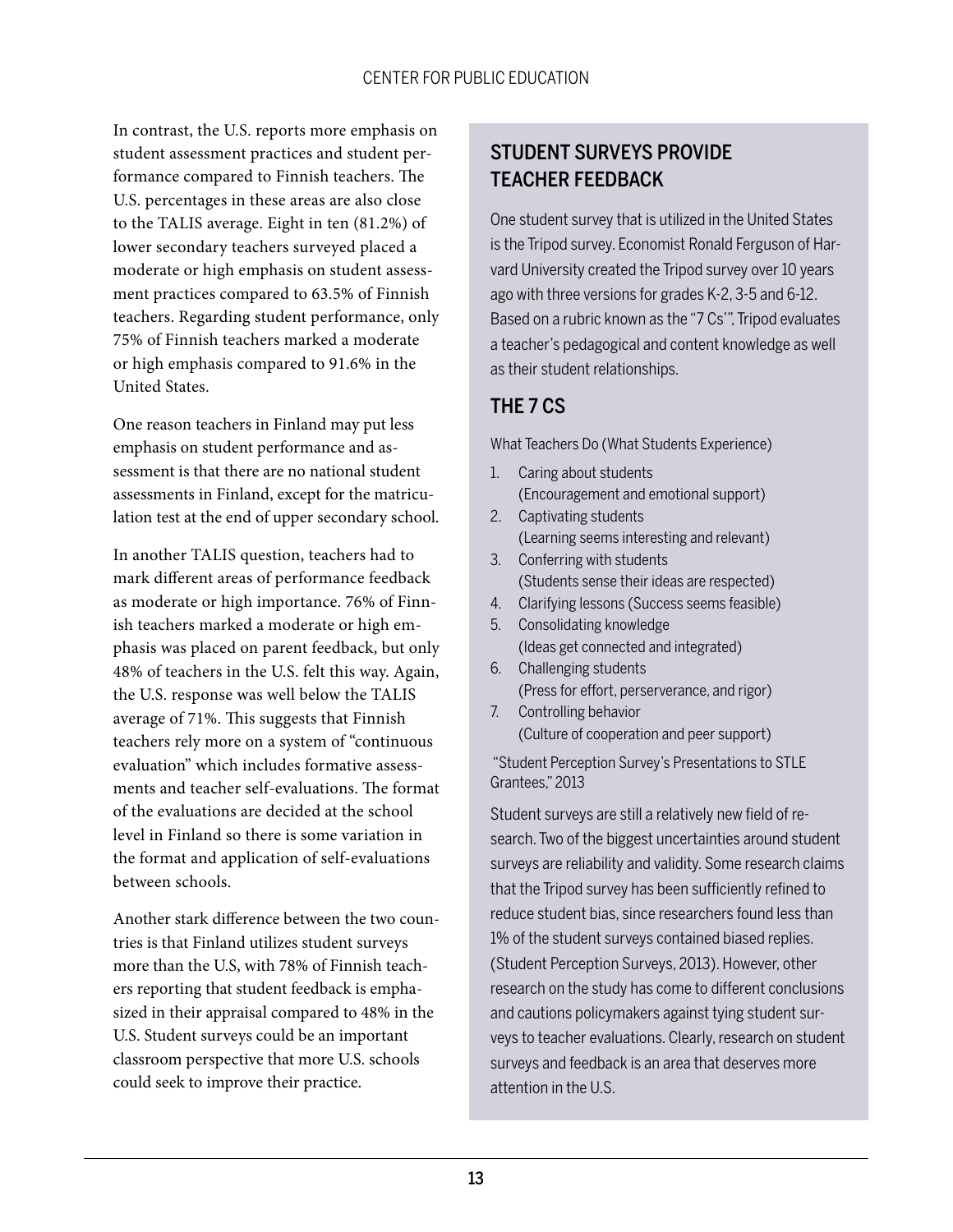#### TEACHER AUTONOMY



#### Chart 10. Teacher Autonomy

Percentage of lower secondary education teachers who decide the above instructional and organizational aspects for their school.

A major difference between American and Finnish teachers is that teachers in Finland have a larger part in their school's decision-making process. On three questions—selecting learning materials, course content and courses offered—Finnish teachers claim to have more decision-making power in their schools com-

### TEACHER AUTONOMY AND STUDENT RESULTS

The research on teacher autonomy shows that it can be an important factor for increasing student achievement. One study analyzed the autonomy in Chicago Public Schools and elementary student achievement on reading and math standardized test scores. Researchers used a sample of 73 elementary schools that were granted Autonomous Management and Performance Schools (AMPS) status for the 2005-2006 school year. The schools were offered autonomy in five areas: budget, curriculum, instruction and assessment, school calendar, and professional development. After one year, there were no significant changes in students' standardized test performance. However, researchers did find statistically significant differences in reading proficiency after two years of autonomy. This is a short-term analysis, but the results do indicate two points: schools need time to effectively increase teacher autonomy and to see higher student performance.

In another study by McKinsey & Company researchers found that increased autonomy for teachers can lead to improved student achievement in certain countries. Countries or regions that were characterized by slow growth found success with tight, central control, such as scripted lessons and system-approved textbooks. Countries with high-growth systems, however, were most successful when teachers were given an extensive amount of autonomy. In these systems "creating an environment that will unleash the creativity and innovation of its educators and other stakeholder groups" is the ultimate goal. This shows the importance context plays in increasing autonomy because autonomy may not be a one-size-fits-all solution.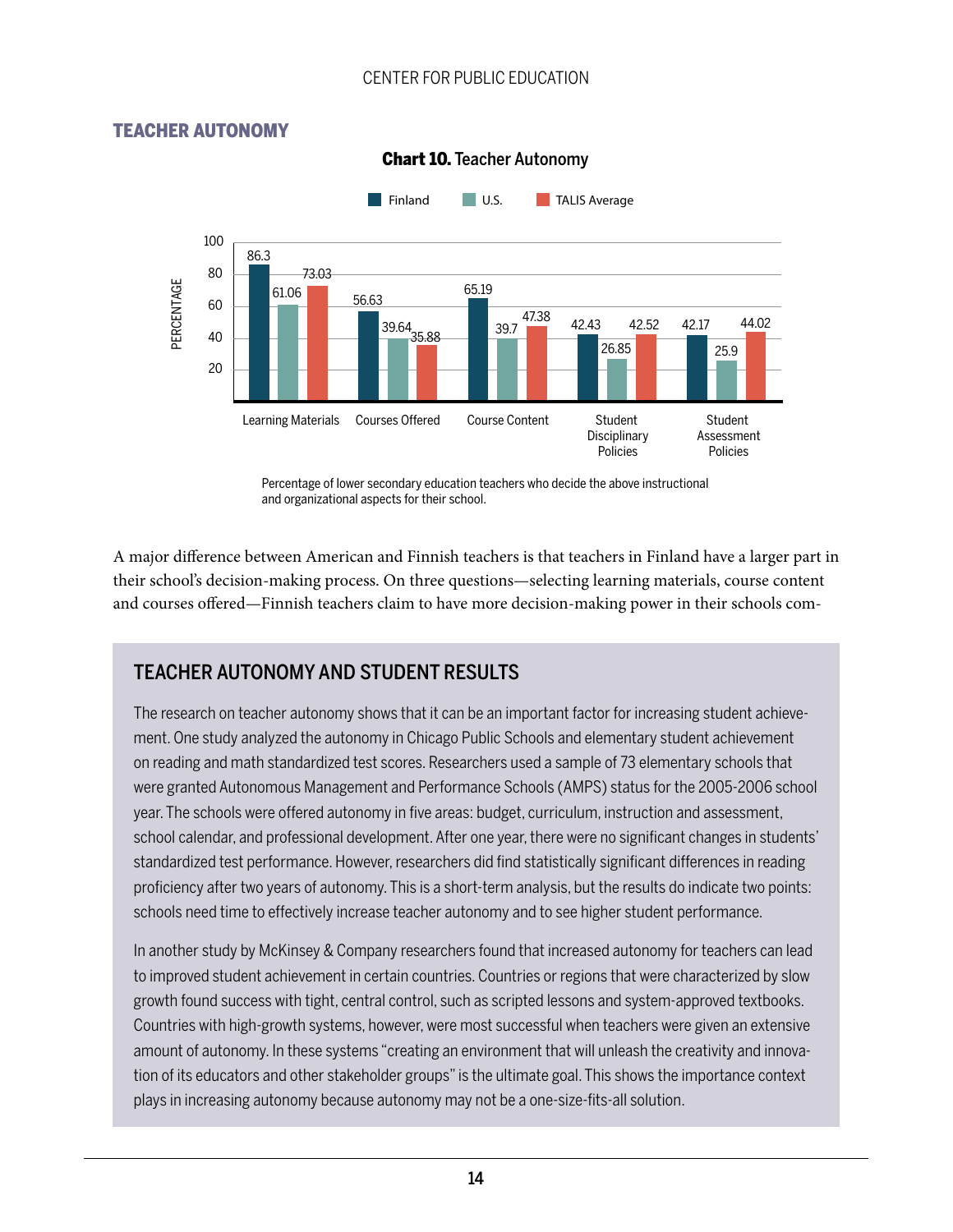pared to teachers in the U.S. and the OECD average. Finnish teachers reported similar rates of autonomy as the OECD average for creating student disciplinary and student assessment policies, but both were higher than American teachers. This consistently shows that lower secondary school teachers in the U.S. have much less say in deciding many types of policies in their schools.

Giving teachers autonomy in areas particularly related to decisions around curriculum and in-school policies can benefit student achievement. However, the research does provide two points of caution for increased autonomy in a district. First, it takes time for school leaders to manage their new responsibilities in a way that most benefits student learning. Second, the context of a school system is an important factor. School systems need to have a strong foundation and professional development in place before teachers and principals can have the training, confidence, and time to manage these extra responsibilities.

#### LESSONS FROM FINLAND

After comparing TALIS data on teachers in Finland and the United States several key themes emerge. First, about the same number of teachers in the U.S. and Finland report completing formal teacher training, and both are above the OECD average. The one difference is that U.S. teachers are slightly more likely to have had formal practice in their subject area. Second, teachers in the U.S. teach significantly more hours per week than teachers in Finland and the average OECD country. Third, teachers in Finland utilize and value student survey data to inform instruction and as a part of the teacher evaluation process, more than U.S teachers. Fourth, teachers in Finland report having more decision-making power on school level policies and procedures than teachers in the U.S. Finnish teachers are consulted on matters ranging from assessment policies to course content, whereas principals and school governing boards are typically consulted regarding those matters in the United States.

Lastly, student demographics and needs in Finland and the U.S. are very different. This is a crucial point, considering the strong link between student demographic indicators and performance. American teachers report teaching far more students that come from economically disadvantaged homes, have special needs and are not native speakers of the national language. The different demographics of U.S. and Finnish students highlight contextual differences between the two countries that affect teachers' jobs. Policies that are put in place in Finland, therefore, may not have the same effect in the U.S. That being said, understanding the differences between the two should inspire policymakers in the U.S. to question different processes and think outside of the box. While the difference in student demographics represent a cautionary tale for major policy borrowing between the two countries, critically questioning policies and thinking about procedures in different ways should be continued and can be beneficial for students and teachers within the education system.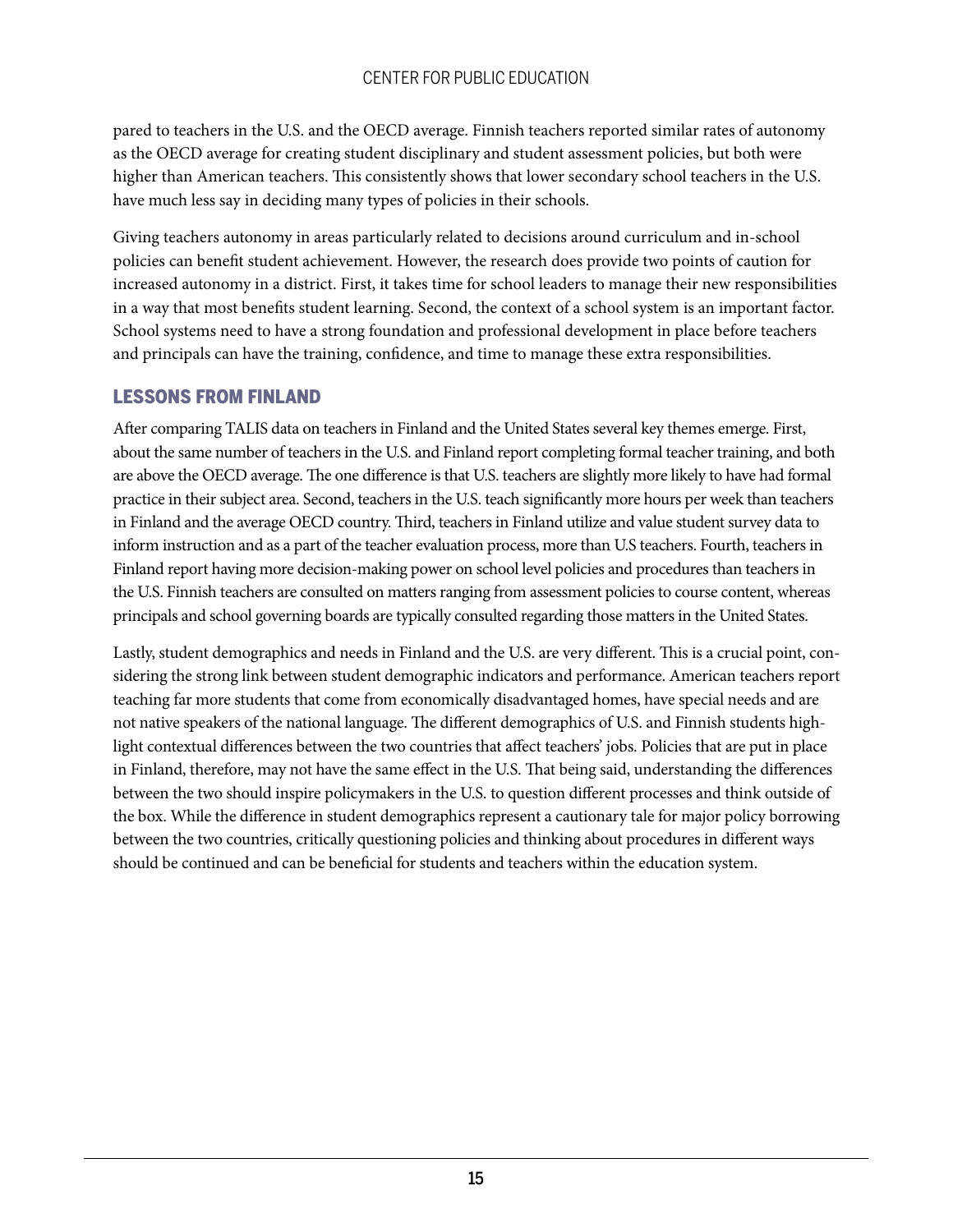# QUESTIONS FOR SCHOOL DISTRICT LEADERS:

- 1. How much time are teachers actually spending on instructional time in the classroom each week? Are they spending more time in other activities throughout the day that are causing teachers to work more than a 40-hour work week?
- 2. How are teachers and schools supported to meet the needs of their special needs, low-SES and ELL students?
- 3. How are teachers evaluated in their schools? Are student surveys used to better understand the student's unique perspective in a classroom?
- 4. Is there a solid foundation regarding curriculum and in-school policies? If it is in place, how much autonomy is given to teachers in relation to decisions made about in-school procedures? If efforts have been made to increase teacher autonomy, are these policies given adequate time to be implemented?

Annie Hemphill is a former research analyst for the Center for Public Education.

We thank Jim Hull, Policy Director, Impact, Foundation for Excellence in Education, for his review of this paper.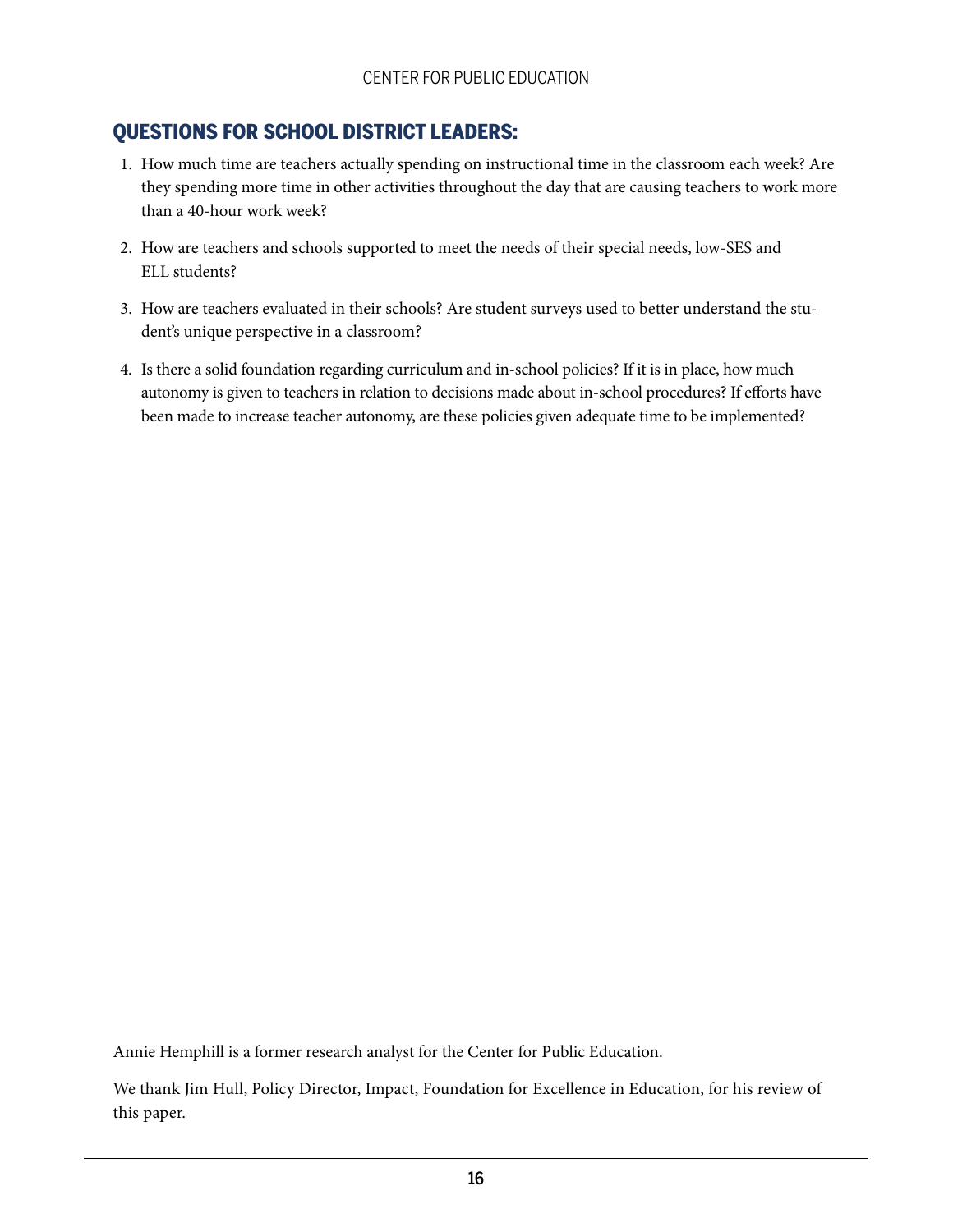# APPENDIX

Percentage of lower secondary education teachers who marked yes to who chooses learning materials for schools.



Percentage of lower secondary education teachers who marked yes to who decides courses offered in schools.

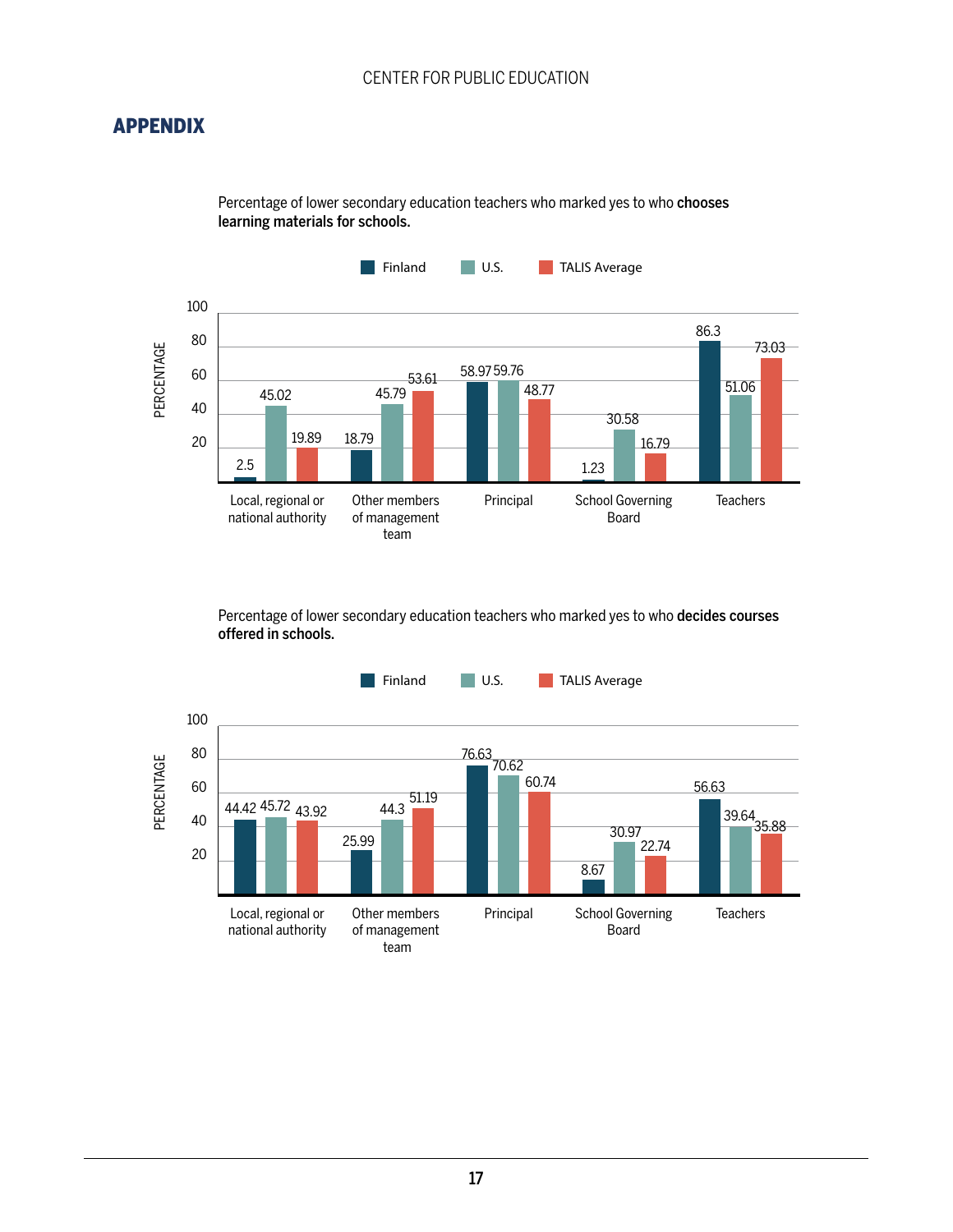#### REFERENCES

Aikens, N. and Barbarin, O. (2008) "Socioeconomic differences in reading trajectories: The contribution of family, neighborhood and school contexts" Journal of Educational Psychology. 100, no. 2, 235- 251.

Alliance for Education and John Hopkins University (2017) "School interventions that work: targeted support for low performing students" Accessed on September 26, 2017 from https://all4ed.org/wp- content/uploads/2017/07/School-Interventions.pdf.

Bill and Melinda Gates Foundation (2012) "Primary sources: 2012 America's teachers on the teaching profession" Scholastic.

California State University. (2002a). "First system wide evaluation of teacher education programs in the California State University: Summary Report". Long Beach, CA: Author.

California State University. (2002b). "Preparing teachers for reading instruction (K-12): An evaluation brief by the California State University". Long Beach, CA: Author.

Chen, C., Lee, S., & Stevenson, H. (1996) "Long term predictions of academic achievement of American,

Chetty, R., Friedman, J. and Rockoff, J. (2014) "Measuring the impacts of teachers I: Evaluating bias in teacher value-added estimates." American Economic Review, 104(9): 2593-2632.

Chinese and Japanese adolescents" Journal of Educational Psychology. 100, no. 4, 750-759.

Darling-Hammond, L. (2000) Teacher quality and student achievement: A review of state policy evidence. Education Policy Analysis Archives, 8, 1, 1-44.

Darling-Hammond, L., McIntyre, A., Hammerness, K., Burns, D., Low, E., Goodwin, A.L. (2017) Empowered educators: How high performing systems shape teaching quality around the world. Jossey-Bass. ISN: 9781119369608;

Evans, G. and Rosenbaum, J. (2008) "Self-Regulation and the income-achievement gap" Early Childhood Research Quarterly. 23, no. 4, 504-514.

Gershenson, S. (2016) "Linking teacher quality, student attendance and student achievement." Education Finance and Policy, 11 (2) 125-149.

Hall, E. (2017) "Identifying a school quality/ student success indicator for ESSA: Requirements and considerations" Washington D.C. Council for Chief State School Officers.

Hargreaves, A., Halasz, G., & Pont, B. (2008) "The Finnish approach to system leadership." In B. Pont, D. Nusche & D. Hopkins (Eds), Improving school leadership, volume 2: Case Studies on system leadership (pp. 69-109). Paris, France

Henke, R. R., Chen, X., & Geis, S. (2000). "Progress through the teacher pipeline: 1992–1993 College graduates and elementary/secondary school teaching as of 1997". Washington, DC: U.S. Department of Education, National Center for Education Statistics

Ladd, H. and Sorensen, L. (2017) "Returns to teacher experience: student achievement and motivation in middle school" Education Finance and Policy, 12 (2) 241-279.

Mour Shed, M., Chijioke, C., and Barber, M., (2010) "How the world's most improved school systems keep getting better" McKinsey & Company.

Maslach, C., and Pines, A. (1984) "Experiencing social psychology: Readings from and projects" Alfred A. Knope Inc.

Murphy, David (2014) "The academic achievement of English Language Learners: Data for the U.S. and each of the states." Bethesda, MD: Child Trends.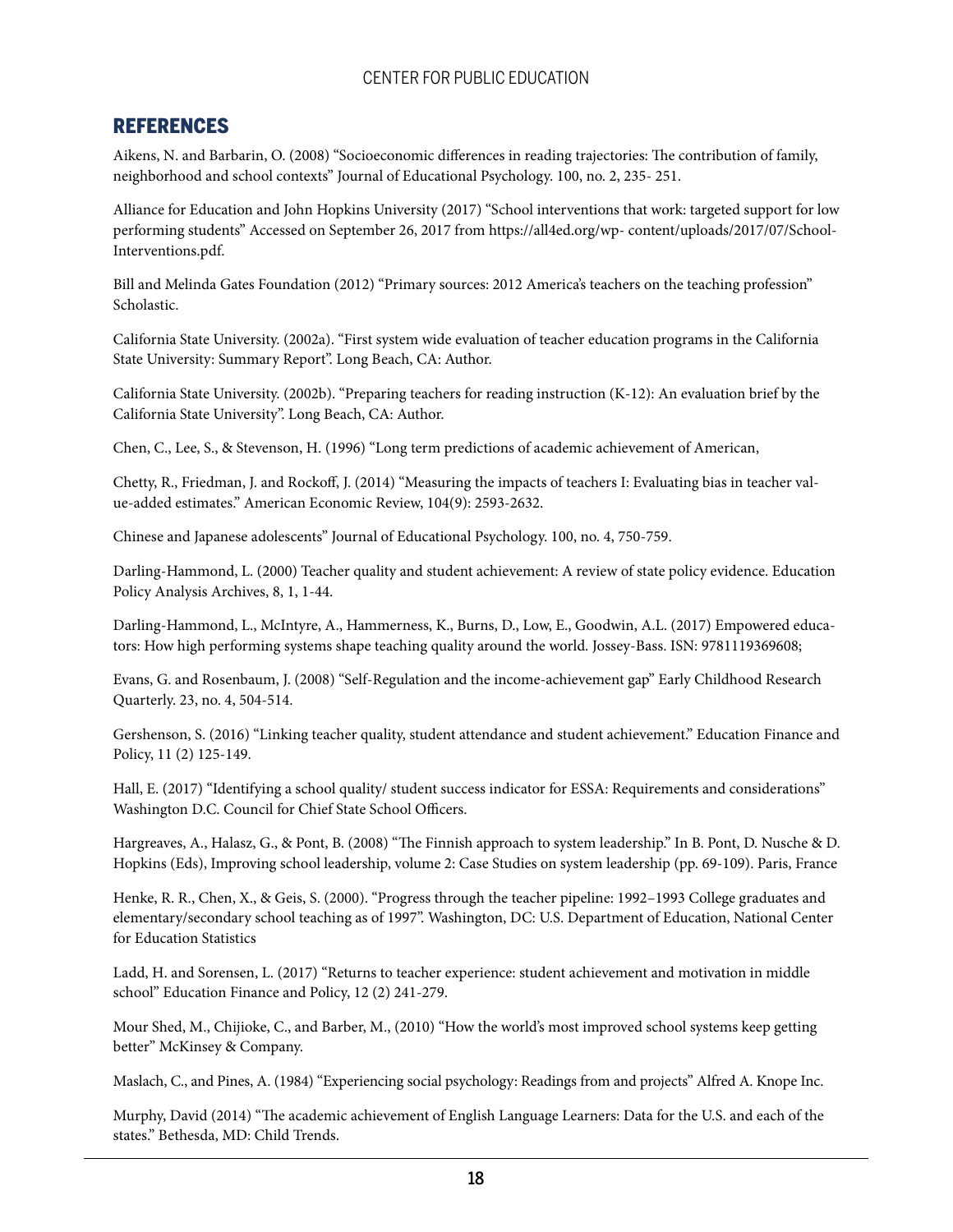National Commission on Teaching and America's Future (NCTAF). (2004). "Special report: Fifty years after Brown v. Board of Education: A two-tiered education system". Washington, DC: Author.

Noble, K., Norman, M., & Farah, M., (2005) "Neurocognitive correlates of socioeconomic status in kindergarten children" Developmental Science. 8, no. 1, 74-87.

OECD (2013) "Finland: Key findings from the Teaching and Learning International Survey (TALIS)" Paris, France.

OECD (2017) "OECD Family Database: Child Poverty" Paris, France. Accessed on September 26, 2017 from http://www.oecd.org/els/soc/CO\_2\_2\_Child\_Poverty.pdf

OECD (2015) "PISA 2015 Results in focus." Paris France.

OECD (2017) "TALIS FAQs" Accessed on September 26, 2017 from oecd.org/edu/school/talisfaq.htm#WhatisTALIS.

OECD (2003) "Glossary of Statistical Terms: Lower Secondary Education" Accessed on January 2, 2018 from https://stats.oecd.org/glossary/detail.asp?ID=5385

OECD (2013) "United States of America: Key findings from the Teaching and Learning International Survey (TALIS)" Paris, France.

OECD (2017) "What is PISA?" Accessed on September 26, 2017 from oecd.org/pisa/aboutpisa.

Peterson, K., Wahlquist, C., and Bone, K. (2000) "Student surveys for school teacher evaluation" Journal for Personnel Evaluation in Education. 14:2, 135-153.

RAND Corporation (2012) "Teachers matter: Understanding teachers' impact on student achievement." https//www.rand.org/pubs/corporate\_pubs/CP69321-2012-09.html.

Rafal-Baer, J., Jablonski, C., Vu, H (2013) "Student perception surveys actionable student feedback promoting excellence in teaching and learning" NYSED.

Saiiari, A., Moslehi, M., &Valizadeh, R., (2011) "Relationship between emotional intelligence and burnout syndrome in sport teachers of secondary schools" 3rd World Conference on Educational Sciences. 15, 1786-1791.

Sanders, W.L., and Rivers, J.C. (1996) "Cumulative and residual effects of teachers on future student academic achievement" University of Tennessee Value-Added Research and Assessment Center.

Sirin, Selcuck. (2005) "Socioeconomic status and academic achievement: A meta-analytic review of research." Review of Educational Research. 75, no. 3, 417-453.

Startz, Dick. (2016) "Teacher pay around the world." Washington D.C.: Brookings Institution Press.

Steinberg, M. (2014) "Does greater autonomy improve school performance? Evidence from a regression discontinuity analysis in Chicago" Association for Education Finance and Policy

doi: 10.1162/EDEP\_a\_00118/

"Student perception surveys: Actionable student feedback promoting excellence in teaching and learning." (presentation, STLE Grantees, December 2013) (31 slides)

USNEI(2008) "Organization of U.S. education: The school level" Accessed on January 2, 2018 from https://www2.ed.gov/about/offices/list/ous/international/usnei/us/schoollevel.doc

Wallace, T., Kelcey, B., &Ruzek, E. (2016) "What can student perception surveys tell us about teaching?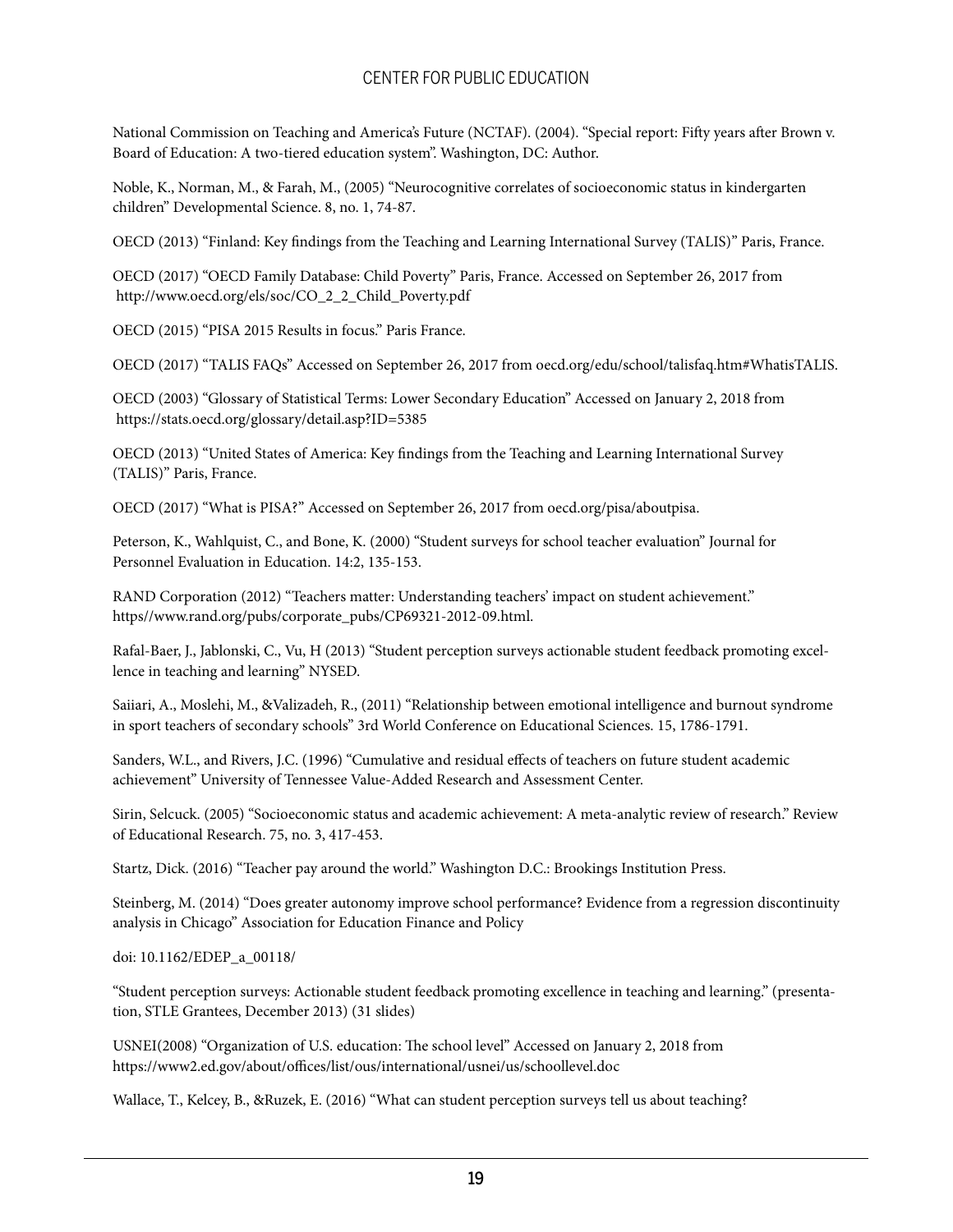Empirically testing the underlying structure of the tripod student perception survey" American Educational Research Journal. 53, no. 6, 1834-1868.

Whitehurst, Grover (1997) "Language processes in context: Language learning in children reared in poverty" Research on Communication and Language Disorders: Contribution to Theories of Language Development ed. Lauren Adamson and Mary Ann Romski, 233-266.

Whiteley, R. and Richard, G. (2012) "Timetabling and extracurricular activities: a study of teacher's attitudes toward preparation time." Management in Education. 26, 1.

Willingham, Daniel (2012) "Why does family wealth affect learning?" American Educator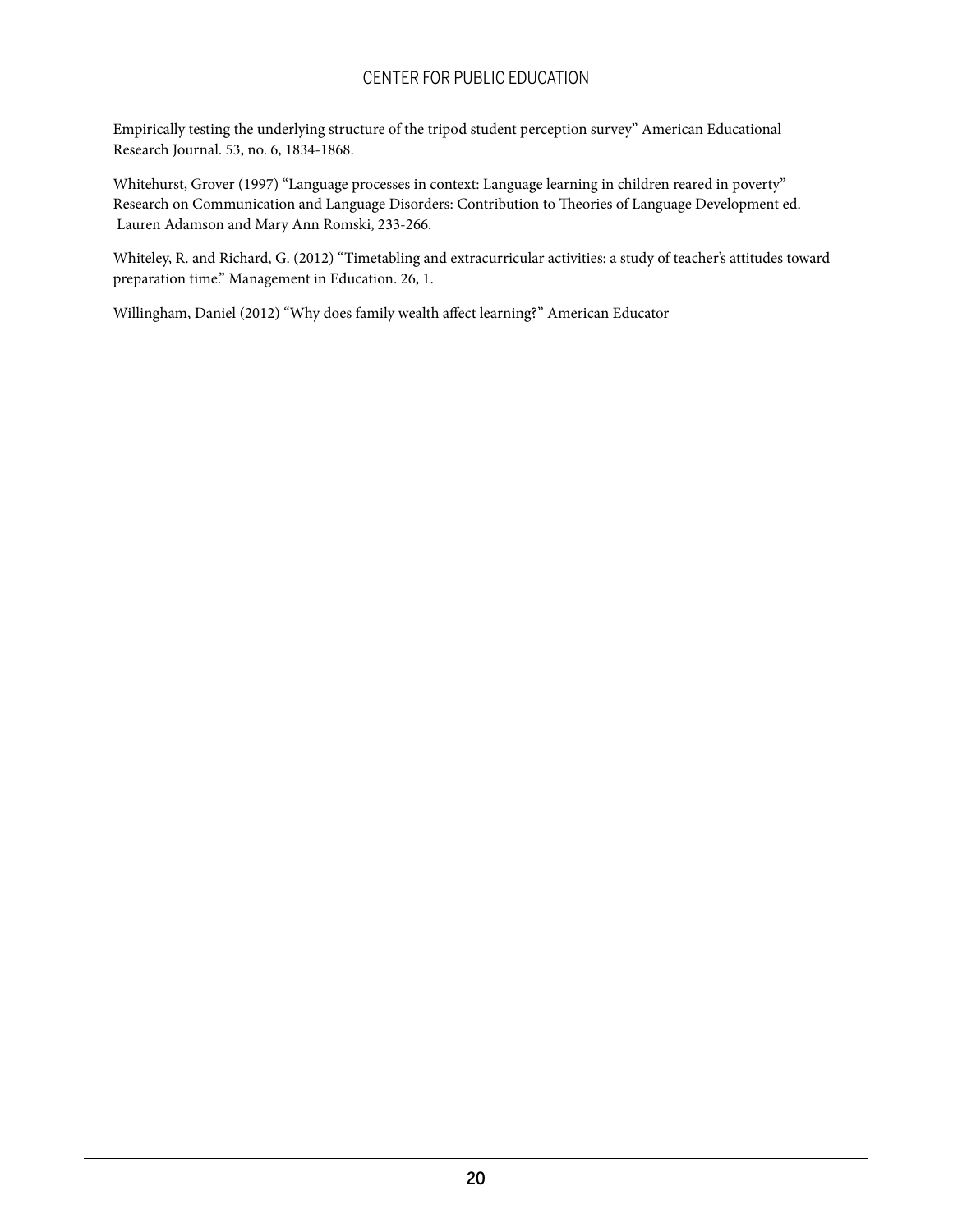# **About CPE**

The Center for Public Education is a national resource for credible and practical information about public education and its importance to the well-being of our nation. CPE provides up-to-date research, data, and analysis on current education issues and explores ways to improve student achievement and engage public support for public schools. CPE is an initiative of the National School Boards Association.

#### **<www.centerforpubliceducation.org>**

Founded in 1940, the National School Boards Association (NSBA) is a not-for-profit organization representing state associations of school boards and their more than 90,000 local school board members throughout the U.S. Working with and through our state associations, NSBA advocates for equity and excellence in public education through school board leadership.

#### **<www.nsba.org>**